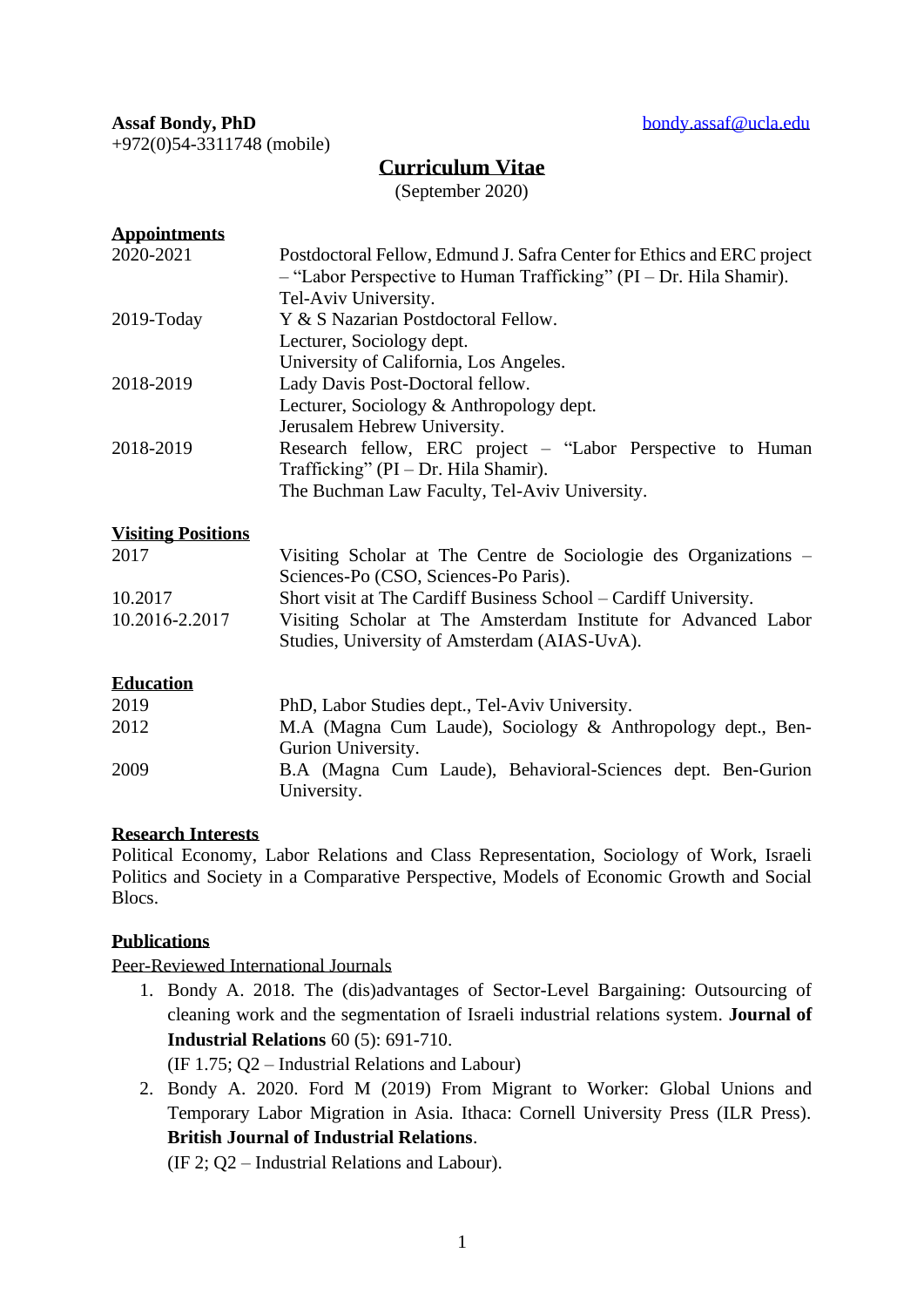Peer Review Journals in Hebrew

- 1. Bondy A. 2020. Creation and Erosion of Industry-Level Collective Bargaining: The Development of Hybrid IR System in Israel Private Sector. **Labor, Society, and Law (17)**. *in Hebrew.*
- 2. Bondy A. 2020. Paternalism. **Mafteakh – Lexical Journal for Political Thought**. *In Hebrew.*

Chapters in Collective Volumes

- 1. Bondy A. and Mundlak G. 2019. Connecting the Dots Coordination Mechanisms of Enterprise Agreements in Israel. In Lopez J. (ed.) **Collective Bargaining and Collective Action: Labour Agency and Governance in the 21st Century.** London: Hart Publications.
- 2. Bondy A. Forthcoming. Organized Labor in Israel. In Zubeida and Bendriham (Eds.) **Kotvim Mizrachit Ba'Mea HaEsrim VeAchat [Writing from Eastern Perspectives in the 21st Century]**. Tel-Aviv: Red-Line Publications.
- 3. Bondy A. 2016. Workers Participation as a Sound Element in Corporate Governance. In Nathanson, R. and I. Gazala (Eds.), **Sustainable Company and Fair Relationships: European Experience for Implementation in Israel**. Macro Center and Hans Boeckler Stiftung Publishing.

Under Review

- 1. Coalition or Competition: Inter-actor Relations, Institutional Complementarity and Class-Representation in an Age of Liberalization. **Work, Employment and Society**. (R&R. IF – 3.17; Q1 – Sociology, Economics, Industrial Relations and Labour) *Recognitions:*
	- LERA (2020) Best Paper competition.
- 2. New Labor Actors from a Relational Perspective: Complementarity and the Renewal of Class-Representation for Precarious Workers. **Critical Sociology**.  $(2<sub>nd</sub> R&R. IF - 1.5; Q2 - Sociology)$ 
	- *Recognitions:*

ILERA (2020) the Allen Ponak Award.

- 3. Social Partnership as Union Renewal: Potential and Limitations (With Jonathan Preminger). **Economic and Industrial Democracy**.
	- $(R&R$ . IF 2.28; O1 Industrial Relations and Labour)
- 4. Competition Works? Inter-organizational Relations and Class Representation in a Neo-Liberal Era. Invited Paper for Collective Volume, **Neoliberalism in Israel**.

Work in Progress

- 1. Hybridization of Industrial Relations: Reproduction and Change of Class Representation in Israel. Invited Paper, **The Journal of Israeli History**.
- 2. Changing Models of Economic Growth and the Resurgence of Class Conflict in Israel (with Erez Maggor). **Intend Submission for Socioeconomic Review**.
- 3. Radicalization of Class Contention: Relational Perspectives on the Renewal of Labor. **Intend Submission for Mobilization**.
- 4. Union Revitalization and the Israeli Occupation: Workers' Inclusion in Exclusive Politics (With Yael Berda). **Intend Submission for Politics and Society**.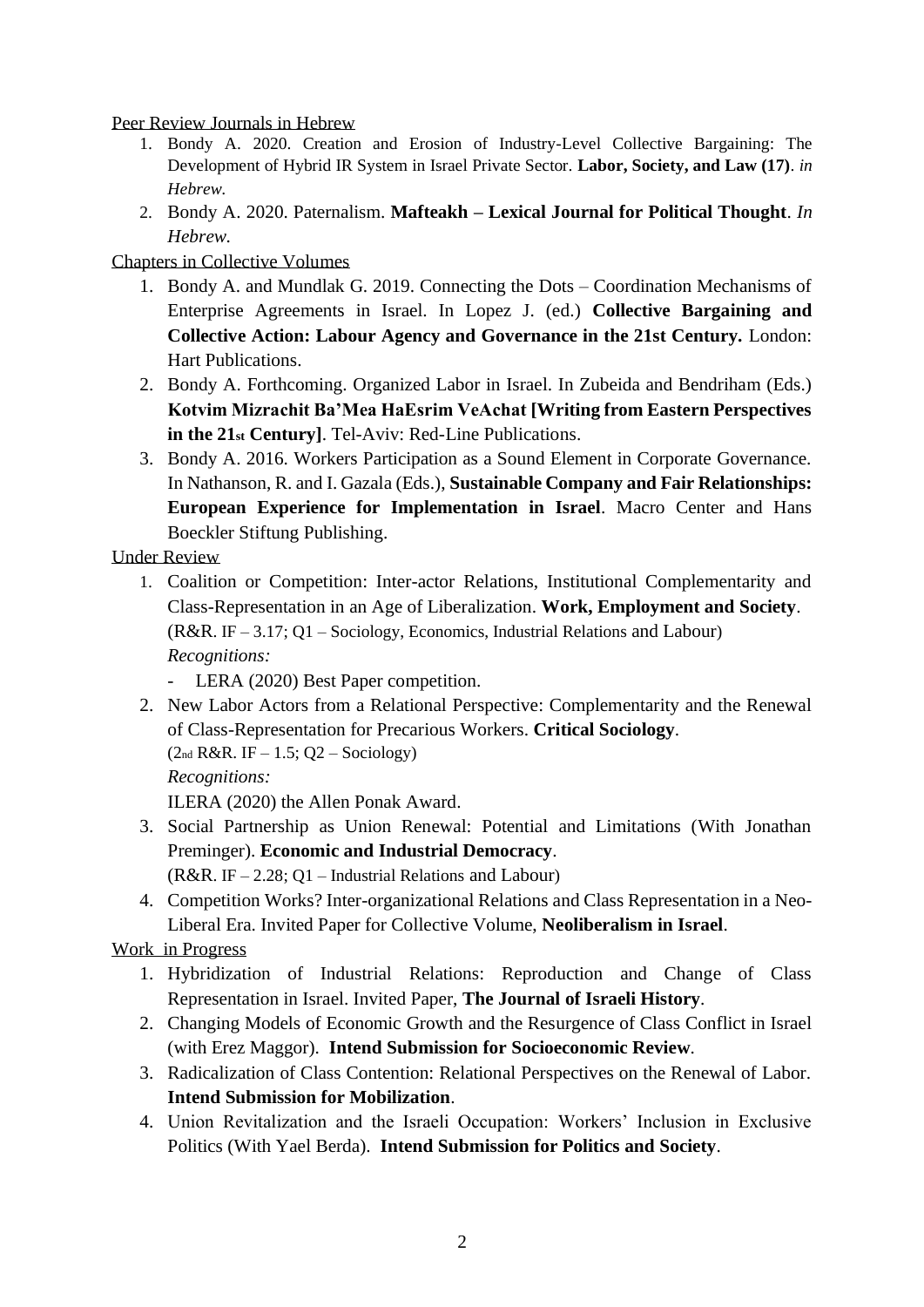- 5. Limits on Mobility: Temporary Labor Migration Policies and Labor Rights in Israeli Construction Sector (With Hila Shamir). **Intend Submission for Law & Society**.
- 6. Institutional Agency in the Decentralization of Collective Bargaining Industry Sectors in Israel, 1950-1980 (With Ronen Mandelkern). **Intend Submission for Socioeconomic Review**.
- 7. Logics of Citizenship the Inclusion/Exclusion of Palestinian Workers by Industrial Relations Institutions in the Israeli Construction Sector (With Jonathan Preminger). **Intend for submission for Citizenship Studies**.

Publications in Non-Refereed Journals

The Development of The Impulse Concept in Freud's and Lacan's Psychoanalytical Theories. **Hebrew Psychology.** (2009). *in Hebrew*.

| Period/Year | Funding Body & Purpose                                                                                                           | Funding      |
|-------------|----------------------------------------------------------------------------------------------------------------------------------|--------------|
| 2020-2021   | The college of<br>Management Academic<br>Studies - Heth Center for<br>Regulation and<br>Competition (COVID-19<br>Research Grant) | ~1000        |
| 2020-2021   | The Edmund J. Safra for<br>Ethics, Postdoctoral<br>Fellowship.                                                                   | 30,000\$     |
| 2020        | the Allen Ponak Award,<br>ILERA - Regional<br>Congress of the Americas                                                           | 500\$        |
| 2019-2020   | The Y&S Nazarian<br>Postdoctoral Fellowship,<br>UCLA.                                                                            | $~1000$ \$   |
| 2019-2020   | The Edmund J. Safra for<br>Ethics, Postdoctoral<br>Fellowship (declined)                                                         | 30,000\$     |
| 2018-2019   | Lady Davis Foundation,<br>Postdoctoral Fellowship                                                                                | 20,000\$     |
| 2018        | <b>SASE Early-Career</b><br>Researcher                                                                                           | $~2,000$ \$. |
| 2018        | <b>ILERA World Congress</b><br>Scholarship                                                                                       | 1,000\$      |
| 2017-2018   | Yad Tabenkin. Promoting<br><b>Excellent Doctoral</b><br>Research                                                                 | 1,000\$      |
| 2017-2018   | Sciences-Po-TAU<br>Foundation for Visiting<br><b>Scholars</b>                                                                    | 6,000\$      |
| 2016        | <b>InGRID Transnational</b><br>Visiting Grant (in AIAS-<br>UvA)                                                                  | 3,500\$      |

#### **Scholarships, grants and academic awards**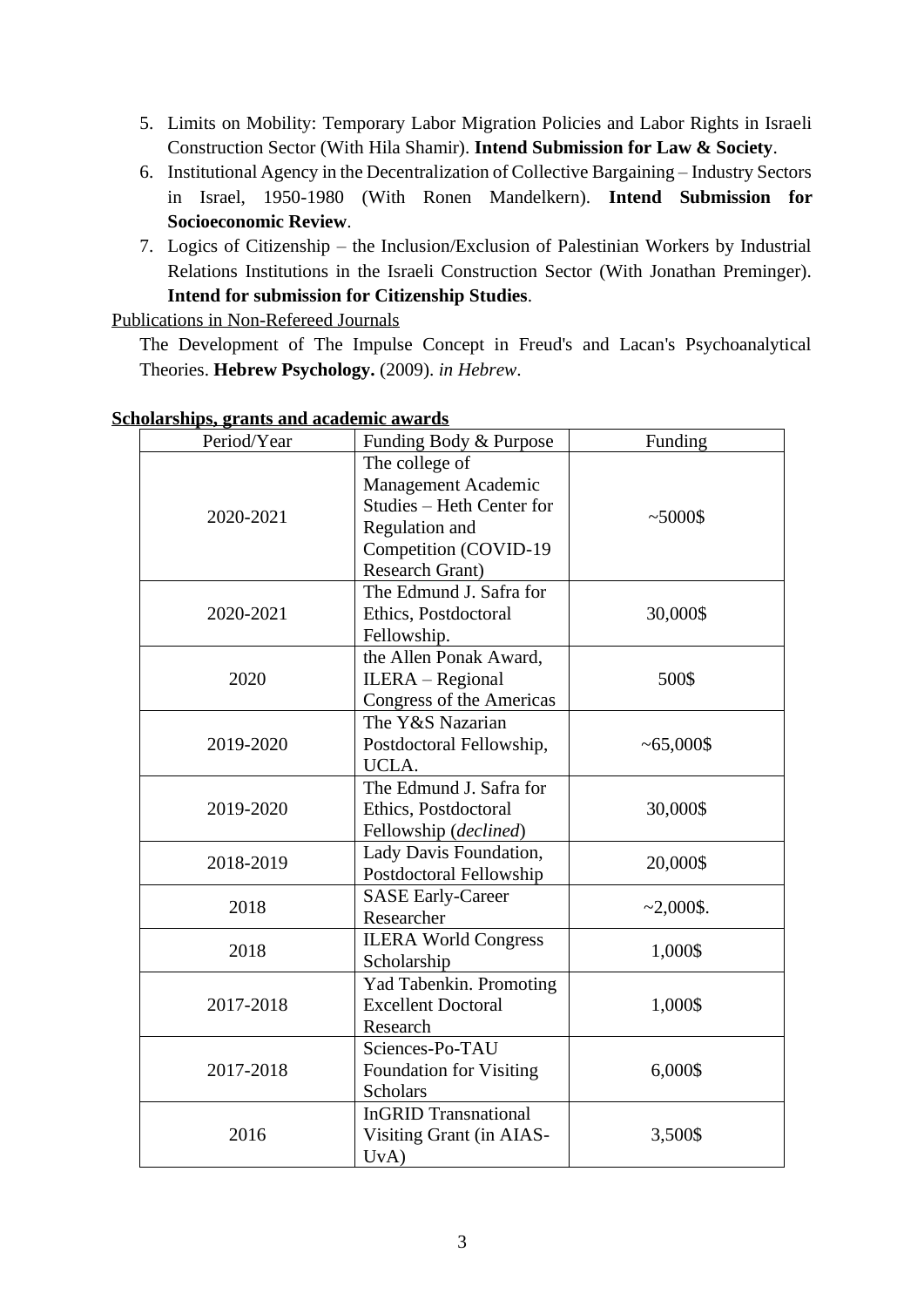| 2015-2018 | <b>Israel Pollak Foundation</b><br>for Outstanding (PhD)<br><b>Research Student</b>      | 50,000\$ |
|-----------|------------------------------------------------------------------------------------------|----------|
| 2014      | <b>ILRRA, Best Research</b><br>Prize                                                     | 1,000\$  |
| 2014-2015 | <b>Social Sciences Faculty</b><br>(Tel-Aviv University),<br>Full PhD Scholarship         | 30,000\$ |
| 2010-2012 | <b>Social Sciences Faculty</b><br>(Ben-Gurion University),<br><b>Full MA Scholarship</b> | 20,000\$ |

# **Selected Conferences and Presentations (since 2015)**

| 2020 | LERA 72nd Annual Meeting - "New Labour Actors and Industrial              |
|------|---------------------------------------------------------------------------|
|      | Relations Change", "Labor Actors and forms of Institutional               |
|      | Complementarity". (Competitive and Best Paper sessions)                   |
| 2020 | ILERA 10th Regional Congress of the Americas – "New Actors as             |
|      | Motors for Industrial Relations change: Inter-actors Conflict and the     |
|      | Reformation of Central Collective Bargaining for Precarious Workers".     |
|      | (Allen Ponak Best Paper award).                                           |
| 2019 | The Society for the Advancement of Socioeconomics (SASE) annual           |
|      | meeting – "Legitimation and (Employers') Autonomy – Sectoral              |
|      | Perspective to Union Revitalization".                                     |
| 2019 | The Labor Law Research Network (Chile) – "Temporary Migration             |
|      | Programs and Segmentation of the Employment Relations System in the       |
|      | Israeli Construction Sector".                                             |
| 2019 | The Society of Law and Society (Israel) – "Effects of Multiple            |
|      | Temporary Migration Programs on the Industrial Relations System in        |
|      | the Israeli Construction Sector".                                         |
| 2019 | The Israeli Sociology Society Annual Conference – "Effects of Union"      |
|      | Revitalization Strategies on the Structure of Industrial Relations System |
|      | in Israel".                                                               |
| 2018 | ILERA World Congress – "Sectoral Bargaining Coordination – the            |
|      | Legitimacy and Autonomy Basis" (Prize-winning paper).                     |
| 2018 | The Society for the Advancement of Socioeconomics (SASE) annual           |
|      | meeting – "Inclusion and Exclusion in Emergent IR Frameworks"             |
|      | (Early-career Award).                                                     |
| 2017 | ESA Annual Conference (Athens), RN 17 - "Legitimation, Power and          |
|      | Institutional Change – Sectoral-Level Collective Bargaining in Israel's   |
|      | Private Sector".                                                          |
| 2017 | Models of Collective Bargaining and Labor Law (Workshop) –                |
|      | "Connecting the Dots – coordination mechanisms of Enterprise              |
|      | Bargaining in Israel".                                                    |
| 2015 | The Israeli Sociology Society Annual Conference – "Institutional"         |
|      | Change in Israeli IR system - The Rise and Decline of Sector-Level        |
|      | Collective Bargaining in Israeli Industry".                               |
|      |                                                                           |

# **Selected Invited Talks**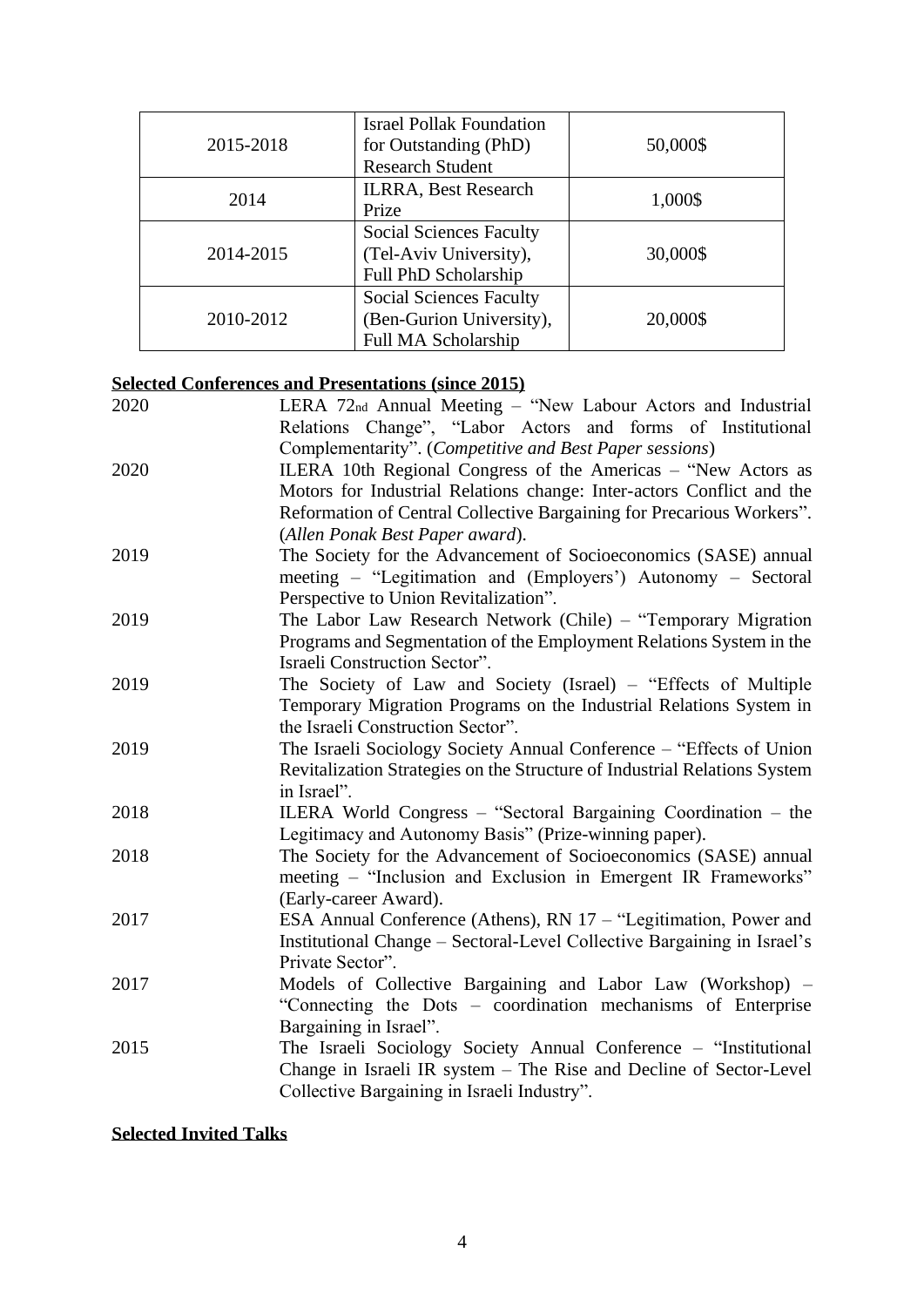| 2020 | Research Seminar, Y&S Nazarian Center for Israel Studies, University<br>of California, Los Angeles - "Competitive Complementarity and Labor<br>renewal – Comparative Perspectives".                                                      |
|------|------------------------------------------------------------------------------------------------------------------------------------------------------------------------------------------------------------------------------------------|
| 2019 | Research Seminar, Sociology & Anthropology Dept. Hebrew<br>University, Jerusalem – "Rethinking Exclusion and Inclusion in Union<br>Revitalization Strategies: Changing Representation of Non-Citizen<br>Palestinian Workers in Israel".  |
| 2018 | Research Seminar, Labor Studies Dept. Tel-Aviv University -<br>"Legitimation, Autonomy and the Demise of Sector-level Bargaining in<br>the Israeli Industry".                                                                            |
| 2017 | ERU Seminar, Cardiff Business School – "Legitimation & Autonomy –<br>Institutional Change in Sector-Level Bargaining in Israel".                                                                                                         |
| 2017 | CSO Seminar, Sciences-Po (Paris) – "Legitimation, Autonomy & Power<br>- Reproduction and Change in Sector-Level Bargaining in Israel".                                                                                                   |
| 2016 | Lunch-Seminar, The Amsterdam Institute for Advanced Labor Studies,<br>University of Amsterdam (AIAS-UvA) – "Sectoral-Level Bargaining,<br>Institutional Change, and the Hybridization of Private-Sector Industrial<br>Relations System". |
| 2015 | Hans Bockler Foundation and Macro Center for Political Economy –<br>"The Sustainable Future for Israeli Companies".                                                                                                                      |

## **Membership in academic associations**

European Sociological Association (ESA. Affiliation to RN 17 – Work, Employment and Industrial Relations); Society for the Advancement of Socio-Economics (SASE); International Labour and employment Relations Association (ILERA); Israeli Industrial Relations Research Association; Israeli Sociological Association.

## **Professional Activities and Services**

| 2018-Today | Member, "Neoliberalism and Globalization in Israel" research group. |
|------------|---------------------------------------------------------------------|
|            | Van-Leer Institute, Jerusalem.                                      |
| 2018-Today | Newsletter Co-Editor – Society for the Advancement of               |
|            | Socioeconomics (SASE).                                              |
| 2017-2019  | Founder and Coordinator – The Young Researchers Community of the    |
|            | Israeli Industrial-Relations Research Association (IIRRA).          |
| 2017-Today | Member of Editorial Board, ADAPT International<br>Bulletin          |
|            | (ADAPT.IT).                                                         |
| 2015-2019  | Board member, Israeli Industrial-Relations Research Association     |
|            | (IIRRA).                                                            |
| 2014-2017  | Research fellow at "Macro Center for Political-Economic Research".  |
|            |                                                                     |

# **Press & Media Publications**

- 1. Getting Under the Stretcher? Only for Social Solidarity (with Ronen Mandelkern). Calcalist (September 8 2020). *In Hebrew*.
- 2. Wage Reduction for Enhancing Employment an Obsolete and Anti-social Idea (with Erez Maggor). The Marker (June 10 2020). *In Hebrew*.
- 3. The unions in times of COVID-19. The Dreamer, Podcast (June 14th 2020). *In Hebrew.*
- 4. The Union should take advantage of Coronavirus. Sicha Mekomit [Local Discussion] (March 28 2020). *in Hebrew*.
- 5. Disputing Strikes Solidarity as an Answer to the Challenges on Strikes. Telem A journal of Israeli Left (October 6 2019). *In Hebrew*.